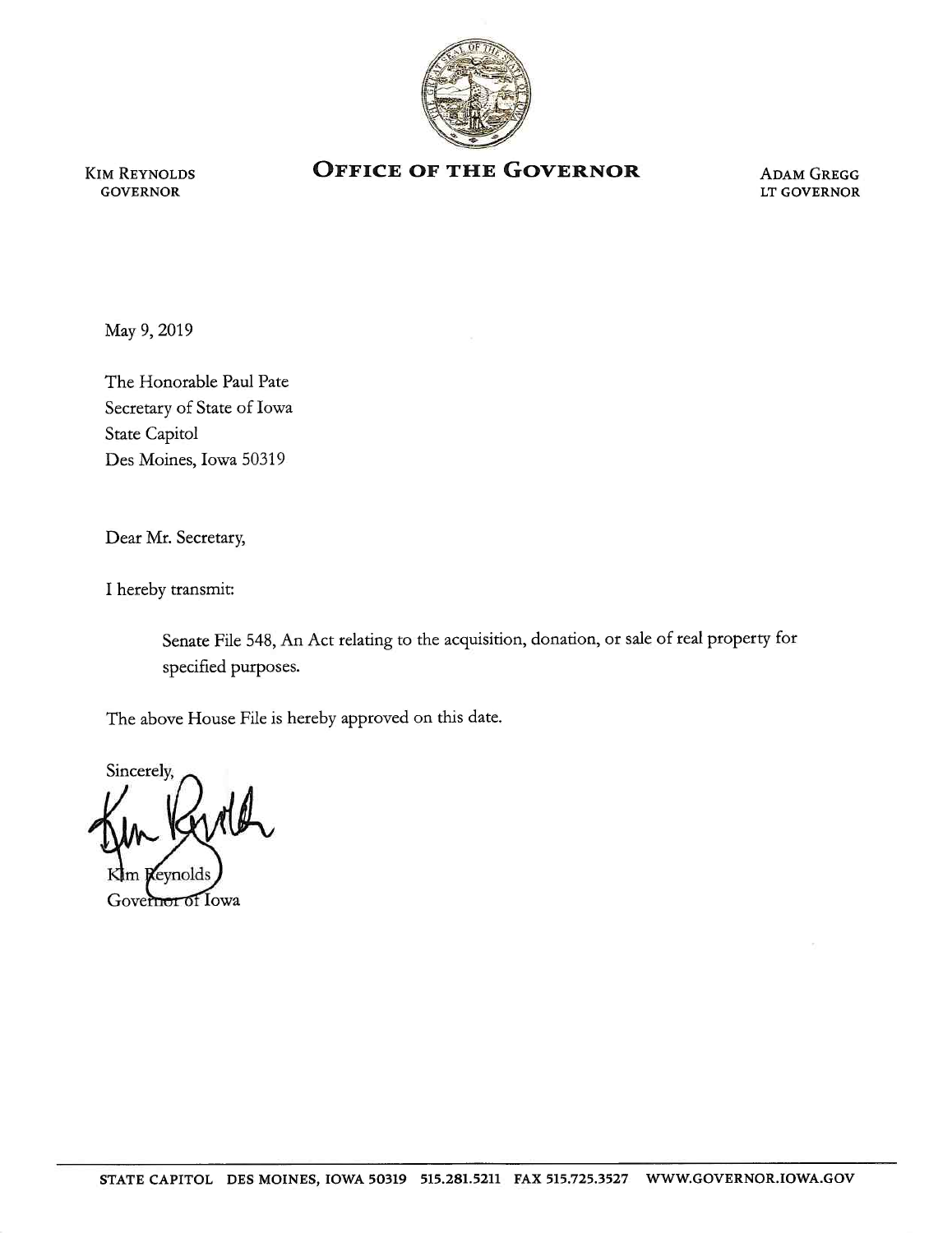

Senate File 548

## AN ACT

RELATING TO THE ACQUISITION, DONATION, OR SALE OF REAL PROPERTY FOR SPECIFIED PURPOSES.

BE IT ENACTED BY THE GENERAL ASSEMBLY OF THE STATE OF IOWA:

Section 1. Section 455B.291, Code 2019, is amended by adding the following new subsection:

NEW SUBSECTION. 7A. *Private entity*" means a corporation, limited liability company, trust, estate, partnership, association, or any other legal entity or a legal representative, agent, officer, employee, or assignee of such entity. *'Private entity-* does not include an individual, municipality, city utility as defined in section 362.2, public water supply system as defined in 455B.171, or a qualified entity as defined in section 384.84.

Sec. 2. Section 455B.291, subsection 9, paragraph a, Code 2019, is amended to read as follows:

a. (1) In the context of water pollution control facilities, the acquisition, construction, reconstruction, extension, equipping, improvement, or rehabilitation of any works and facilities useful for the collection, treatment, and disposal of sewage and industrial waste in a sanitary manner including treatment works as defined in section 212 of the Clean Water Act, or the implementation and development of management programs established under sections 319 and 320 of the Clean Water Act, including construction and undertaking of nonpoint source water pollution control projects and related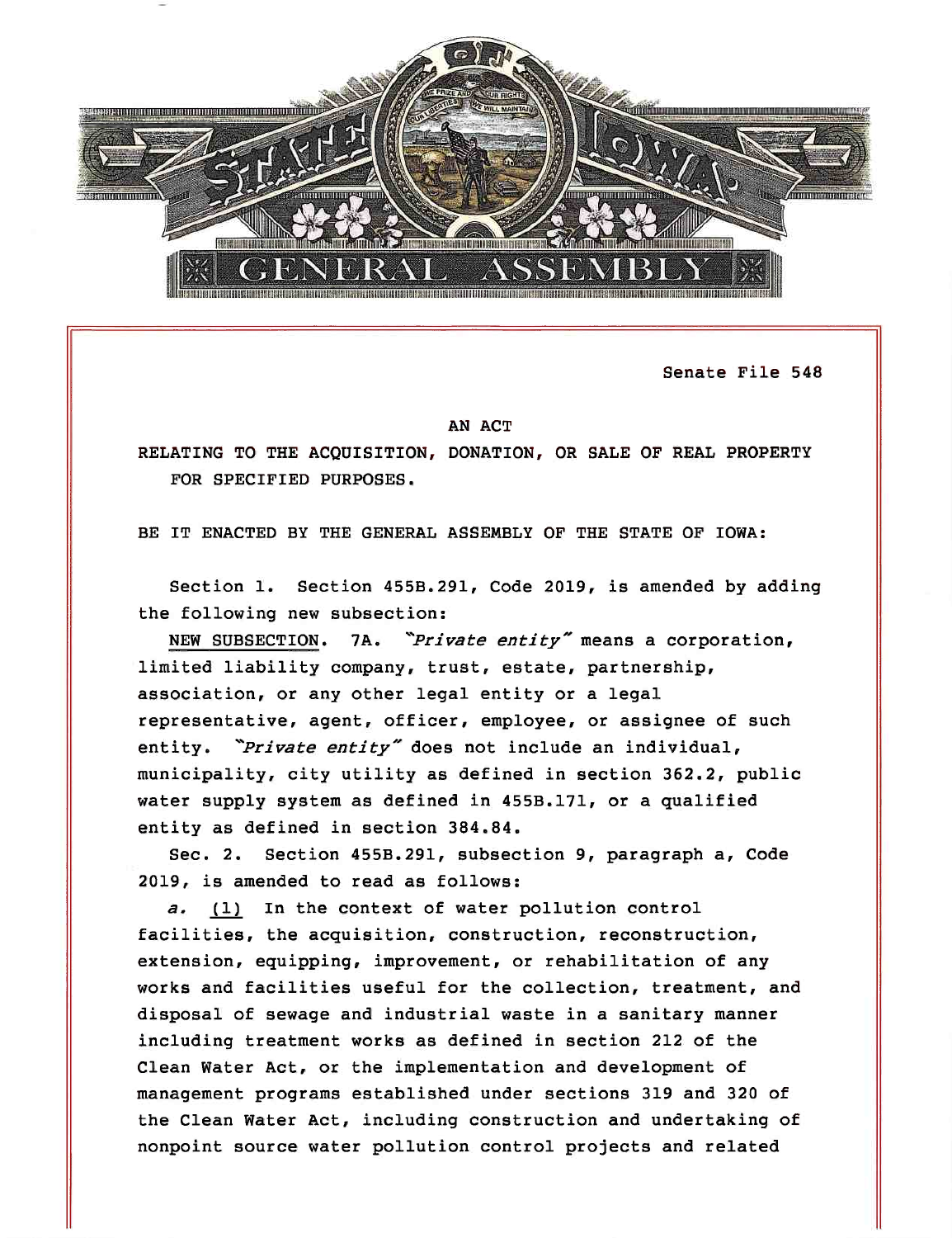development activities authorized under those sections.

(2) On and after July 1, 2019, nonpoint source water pollution control projects for purposes of subparagraph (1), shall not include the acquisition of real property by a privat<sup>e</sup> entity for future donation or sale to a political subdivision, the department, or the federal government except as included in subparagraph (3).

(3) Subparagraph (2) does not apply to the acquisition of land by a private entity intended for such future donation when the private entity acquires any of the following:

(a) Only that portion of land on which an edge-of-field practice consistent with the Iowa nutrient reduction strategy is installed to provide water quality benefits beyond the geographic footprint of the practice.

(b) Any necessary setbacks to a portion of land included in subparagraph division (a) as authorized by the department.

Sec. 3. Section 455B.295, subsection 2, Code 2019, is amended to read as follows:

2. *a.* Each of the revolving loan funds shall include sums appropriated to the revolving loan funds by the general assembly, sums transferred by action of the governor under section 455B.296, subsection 3, sums allocated to the state expressly for the purposes of establishing each of the revolving loan funds under the Clean Water Act and the Safe Drinking Water Act, all receipts by the revolving loan funds, and any other sums designated for deposit to the revolving loan funds from any public or private source. All moneys appropriated to and deposited in the revolving loan funds are appropriated and shall be used for the sole purpose of making loans to eligible entities to finance all or part of the cost of projects, including sponsor projects under the water resource restoration sponsor program established in section 455B.199. The moneys appropriated to and deposited in the water pollution control works revolving loan fund shall not be used to pay the nonfederal share of the cost of projects receiving grants under the Clean Water Act. On and after July 1, 2019, moneys in the revolving loan funds shall not be used to finance, subsidize, or enable the acquisition of real property by a private entity except that moneys in the